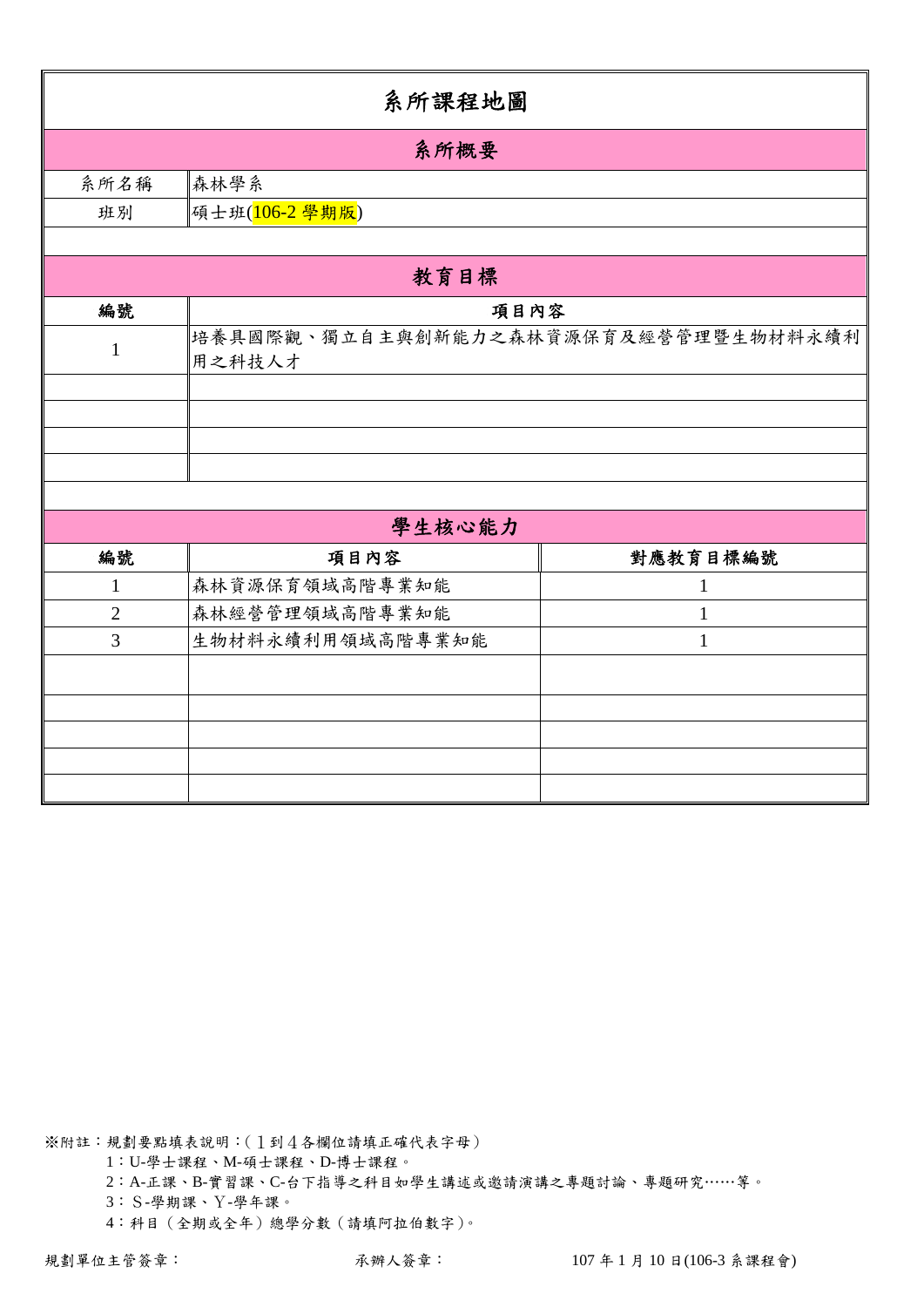課程規畫表

| 中文課程名稱               |        | 英文課程名稱                                                            |   | 規劃要點(附註)       |             |                | 對應核心能 建議修               |          | 開課單位 | 備註 |
|----------------------|--------|-------------------------------------------------------------------|---|----------------|-------------|----------------|-------------------------|----------|------|----|
|                      |        |                                                                   | 1 | $\overline{2}$ | 3           | $\overline{4}$ | 力編號                     | 課年級      |      |    |
|                      |        | 院核心課程(若無免填,請加註必修、選修)                                              |   |                |             |                |                         |          |      |    |
|                      |        |                                                                   |   |                |             |                |                         |          |      |    |
|                      |        |                                                                   |   |                |             |                |                         |          |      |    |
| 必修課程                 |        |                                                                   |   |                |             |                |                         |          |      |    |
| 碩士論文                 | Thesis |                                                                   | M | $\overline{C}$ | $\mathbf Y$ | 6              | $1-30,2-20$<br>$3 - 50$ | $\equiv$ | 森林系  |    |
| 森林經營與管<br>理專題(一)     |        | Seminar in Forest<br>Management and<br>Administration (I)         | M | $\overline{C}$ | $\mathbf Y$ | $\overline{2}$ | $2 - 100$               |          | 森林系  |    |
| 森林生物與保<br>育專題(一)     |        | Seminar in Forest Biology<br>and Conservation (I)                 | M | $\overline{C}$ | Y           | $\overline{2}$ | $1 - 100$               |          | 森林系  |    |
| 林產物性專題<br>$(-)$      | (I)    | Seminar in Physical<br><b>Aspects of Forest Products</b>          | M | $\mathbf C$    | Y           | $\overline{2}$ | $3 - 100$               |          | 森林系  |    |
| 林產化性專題<br>$(-)$      | (I)    | Seminar in Chemical<br><b>Aspects of Forest Products</b>          | M | $\overline{C}$ | Y           | $\overline{2}$ | $3 - 100$               |          | 森林系  |    |
| 森林經營與管<br>理專題(二)     |        | <b>Seminar in Forest</b><br>Management and<br>Administration (II) | M | $\overline{C}$ | Y           | $\overline{2}$ | $2 - 100$               | $\equiv$ | 森林系  |    |
| 森林生物與保<br>育專題(二)     |        | Seminar in Forest Biology<br>and Conservation (II)                | M | $\overline{C}$ | Y           | $\overline{2}$ | $1 - 100$               | $\equiv$ | 森林系  |    |
| 林產物性專題<br>$(\equiv)$ | (II)   | Seminar in Physical<br><b>Aspects of Forest Products</b>          | M | $\overline{C}$ | Y           | $\overline{2}$ | $3 - 100$               | $\equiv$ | 森林系  |    |
| 林產化性專題<br>$\equiv$   | (II)   | Seminar in Chemical<br><b>Aspects of Forest Products</b>          | M | $\mathsf{C}$   | Y           | 2              | $3 - 100$               |          | 森林系  |    |

1:U-學士課程、M-碩士課程、D-博士課程。

2:A-正課、B-實習課、C-台下指導之科目如學生講述或邀請演講之專題討論、專題研究……等。

3:S-學期課、Y-學年課。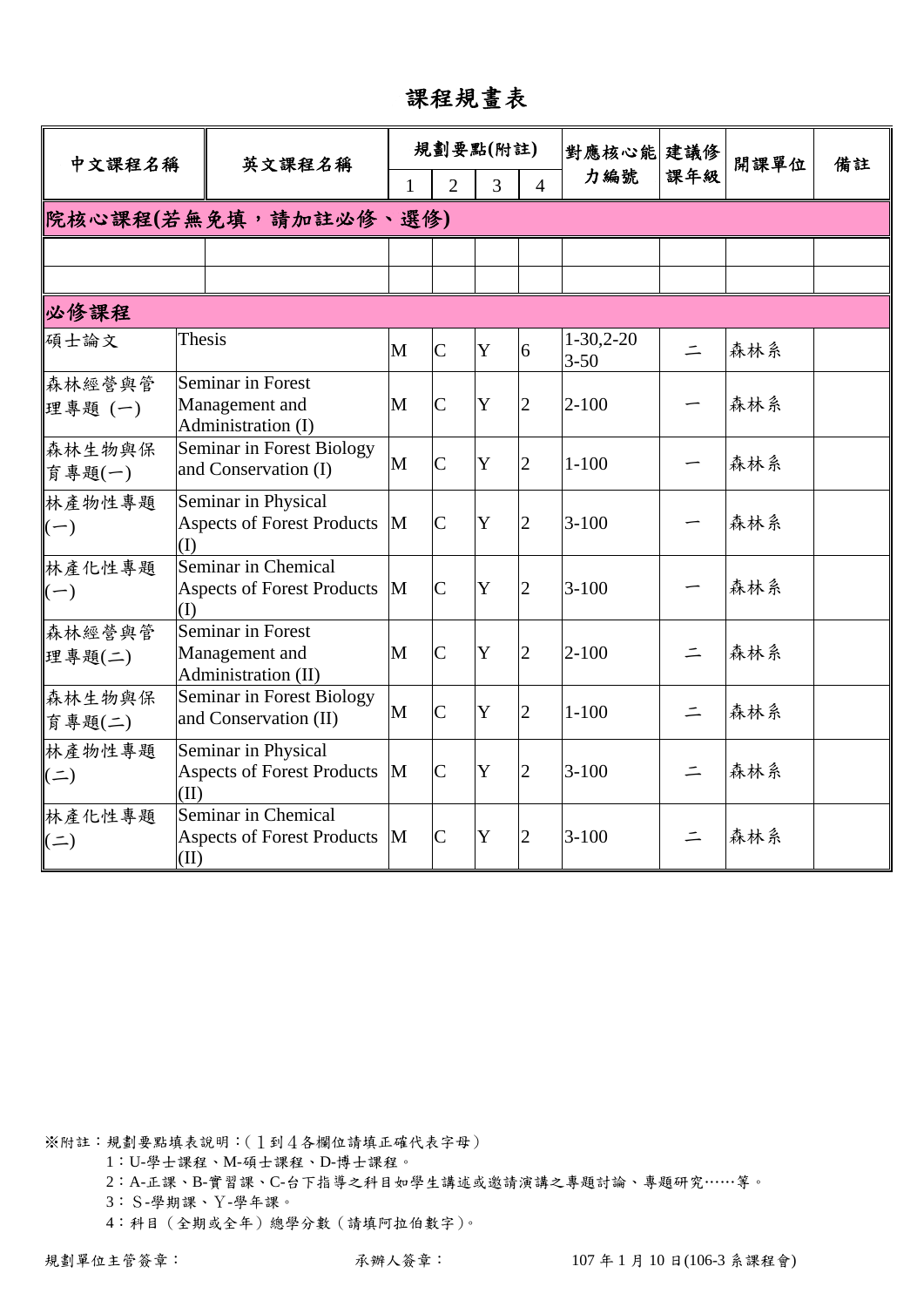課程規畫表

|                                     |                                                                                          |             | 規劃要點(附註)       |           |                | 對應核心能                        | 建議       | 開課單 |                 |
|-------------------------------------|------------------------------------------------------------------------------------------|-------------|----------------|-----------|----------------|------------------------------|----------|-----|-----------------|
| 中文課程名稱                              | 英文課程名稱                                                                                   | 1           | $\overline{2}$ |           | $\overline{4}$ | 力編號                          | 修課<br>年級 | 位   | 備註              |
| 選修課程                                |                                                                                          |             |                |           |                |                              |          |     |                 |
|                                     | 森林資源研究方法與 Principle of research in forest                                                | M           | $\overline{A}$ | S         | $\overline{3}$ | $1 - 50, 2 - 50$             |          | 森林系 | $106 - 2$<br>新開 |
| 論文寫作<br>木質結構設計特論                    | resources and scientific writing<br>Special Topics in Wood<br><b>Construction Design</b> | M           | $\mathbf{A}$   | S         | 3              | $3 - 100$                    |          | 森林系 | $104 - 2$<br>新開 |
| 生質能源技術                              | <b>Bioenergy Technology</b>                                                              | M           | $\mathbf{A}$   | S         | 3              | $6 - 100$                    |          | 森林系 | 104-2 遠<br>距教學  |
| 森林集水區經營特論                           | Special Topic in Forest<br>Watershed Management                                          | M           | $\mathbf{A}$   | S         | 3              | $1 - 100$                    |          | 森林系 | $102 - 2$<br>新開 |
| 數據分析與統計應用                           | Data Analysis and Statistical<br>Applications                                            | M           | $\mathbf{A}$   | S         | 3              | $1 - 35, 2 - 35$<br>$3 - 30$ |          | 森林系 | $102 - 2$<br>新開 |
| 榕果生物學                               | Biology of Fig and its<br><b>Associated Animals</b>                                      | M           | $\mathbf{A}$   | S         | 3              | $1 - 100$                    |          | 森林系 | $100-2$<br>新開   |
| 製漿造紙學特論                             | Special Topics in Pulping and<br>Papermaking                                             | M           | $\mathbf{A}$   | S         | 3              | $3 - 100$                    | $\equiv$ | 森林系 | $100-2$<br>更名   |
| 生態氣候學與復育生 Special Topics on<br>態學特論 | Ecoclimatology and<br><b>Restoration Ecology</b>                                         | M           | $\mathbf{A}$   | S         | $\overline{2}$ | $1 - 100$                    |          | 森林系 | $99-1$<br>新開    |
| 天然資源評估法                             | <b>Natural Resources</b><br>Assessment                                                   | M           | $\mathbf{A}$   | S         | 3              | $2 - 100$                    |          | 森林系 |                 |
| 高等遙測影像分析                            | <b>Advanced Digital Image</b><br>Analysis                                                | M           | $\mathbf{A}$   | S         | 3              | $2 - 100$                    | $\equiv$ | 森林系 |                 |
| 林木生長收穫學特論                           | Special Topics in Growth and<br>Yield                                                    | M           | $\mathbf{A}$   | S         | 3              | $2 - 100$                    |          | 森林系 |                 |
| 資源多變量分析                             | <b>Resources Multivariate</b><br>Analysis                                                | M           | $\mathbf{A}$   | S         | 3              | $2 - 100$                    | $\equiv$ | 森林系 |                 |
| 數位遙測影像分析                            | <b>Digital Remote Sensing</b><br><b>Imagery Analysis</b>                                 | M           | A              | S         | 3              | $2 - 100$                    |          | 森林系 |                 |
| 高等數位地圖學                             | <b>Advanced Digital</b><br>Cartography                                                   | M           | $\mathbf{A}$   | S         | 3              | $2 - 100$                    | $\equiv$ | 森林系 |                 |
| 森林經理學研究法                            | <b>Research Methods of Forest</b><br>Management                                          | M           | A              | S         | $\overline{2}$ | $2 - 100$                    |          | 森林系 |                 |
| 地理資訊系統                              | Geographic Information<br>System                                                         | M           | A              | S         | 3              | $2 - 100$                    | -        | 森林系 |                 |
| 數位資源資訊系統                            | <b>Digital Resources Information</b><br>System                                           | M           | $\mathbf{A}$   | S         | 3              | $2 - 100$                    |          | 森林系 |                 |
| 高等森林測計學                             | <b>Advanced Forest Measuration</b>                                                       | $\mathbf M$ | $\mathbf{A}$   | S         | 3              | $2 - 100$                    | $\equiv$ | 森林系 |                 |
| 林業經濟學特論                             | Special Topics in Forestry<br>Economics                                                  | M           | A              | S         | 3              | $2 - 100$                    | -        | 森林系 |                 |
| 法                                   | 林業政策及法規研究  Research Methods in Forest<br>Policy and Law                                  | M           | A              | ${\bf S}$ | 3              | $2 - 100$                    |          | 森林系 |                 |

1:U-學士課程、M-碩士課程、D-博士課程。

2:A-正課、B-實習課、C-台下指導之科目如學生講述或邀請演講之專題討論、專題研究……等。

3:S-學期課、Y-學年課。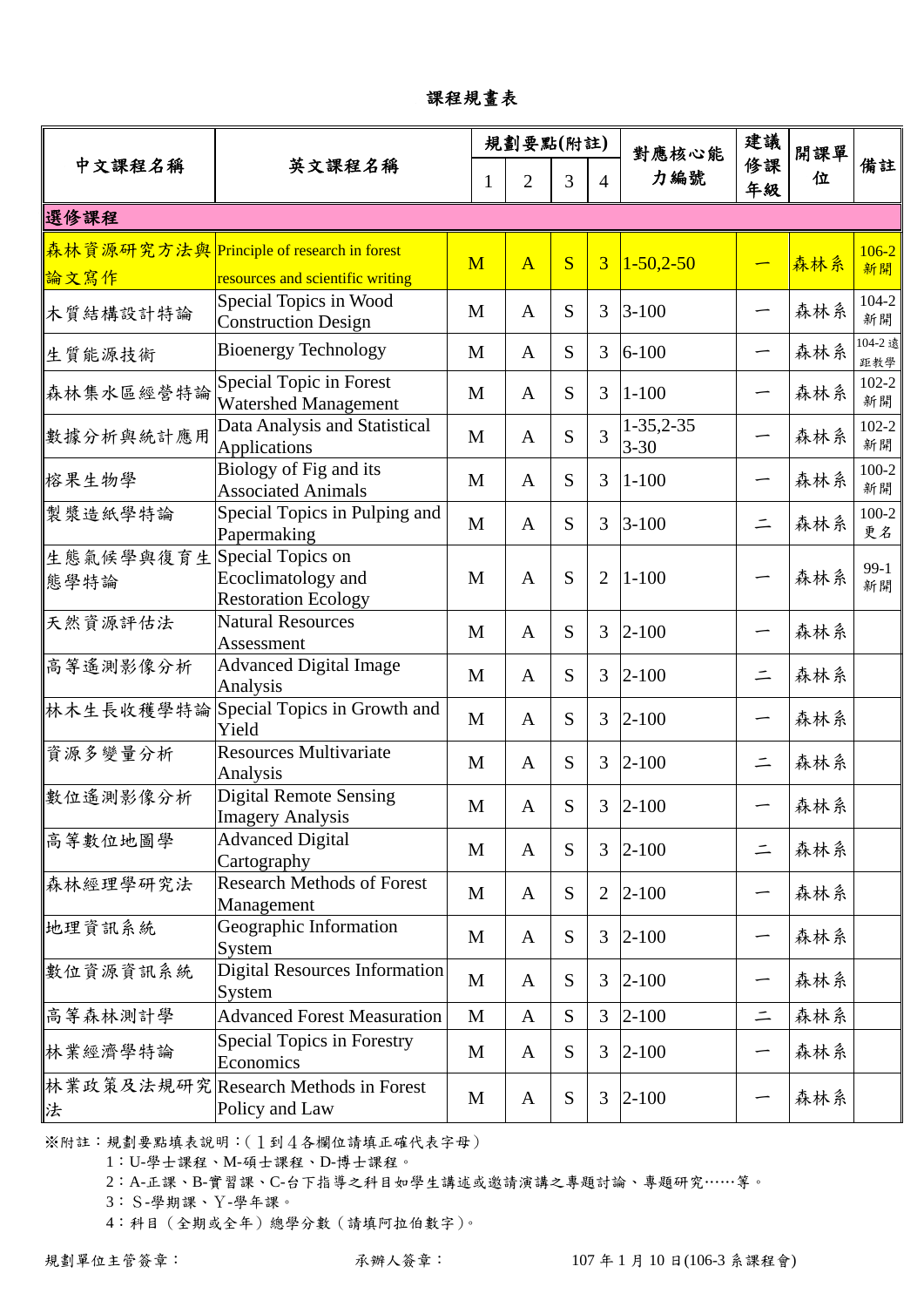| 數量森林經營學                     | Quantitative Approaches to<br><b>Forest Management</b>        | M            | $\mathbf{A}$ | S | $\mathfrak{Z}$ | $ 2 - 100$       |          | 森林系 |
|-----------------------------|---------------------------------------------------------------|--------------|--------------|---|----------------|------------------|----------|-----|
| 資源遙感探測                      | <b>Remote Sensing of Natural</b><br><b>Resources</b>          | M            | $\mathbf{A}$ | S | 3              | $ 2 - 100$       |          | 森林系 |
| 技術                          | 掃瞄式電顯林學應用 Application of Electronic<br>Microscopy in Forestry | M            | AB           | S | 3              | $1-80,2-20$      | —        | 植病所 |
| 數值分類學                       | <b>Numerical Classification</b>                               | M            | $\mathbf{A}$ | S | 3              | $1 - 100$        | —        | 森林系 |
| 生化分類學                       | <b>Biochemical Classification</b>                             | M            | $\mathbf{A}$ | S | 3              | $1 - 100$        | —        | 森林系 |
| 森林生態生理學                     | <b>Forest Ecophysiology</b>                                   | M            | $\mathbf{A}$ | S | 3              | $1 - 100$        | $\equiv$ | 森林系 |
| 生態生理學專題實驗 Special Topics in | Eco-Physiological<br>Experiment                               | M            | AB           | S | 3              | $1 - 100$        | $\equiv$ | 森林系 |
|                             | 森林生態調查與分析 Methods of Forest Vegetation<br>Ecology             | M            | $\mathbf{A}$ | S | 3              | $1 - 80, 2 - 20$ |          | 森林系 |
| 現代育林問題                      | Issues in Contemporary<br>Silviculture                        | M            | $\mathbf{A}$ | S | $\overline{2}$ | $1 - 100$        |          | 森林系 |
| 森林美學特論                      | Special Topics in Forest<br><b>Esthetics</b>                  | M            | $\mathbf{A}$ | S | 3              | $1 - 100$        | —        | 森林系 |
| 森林防崩特論                      | Special Topics in Forest and<br><b>Land Slide Control</b>     | M            | $\mathbf{A}$ | S | 3              | $1 - 100$        |          | 森林系 |
| 林木育種學特論                     | Special Topics in Forest Tree<br><b>Breeding</b>              | M            | $\mathbf{A}$ | S | 3              | $1 - 100$        | ∽        | 森林系 |
| 樹木學特論                       | Special Topics in Dendrology                                  | M            | $\mathbf{A}$ | S | 3              | $1 - 100$        | $\equiv$ | 森林系 |
| 森林生態學特論                     | Special Topics in Forest<br>Ecology                           | M            | $\mathbf{A}$ | S | 3              | $1 - 100$        | —        | 森林系 |
| 育林學特論                       | Special Topics in Silviculture                                | M            | $\mathbf{A}$ | S | 3              | $1 - 100$        | —        | 森林系 |
| 林木遺傳學特論                     | <b>Special Topics in Forest</b><br>Genetics                   | M            | $\mathbf{A}$ | S | 3              | $ 1 - 100$       |          | 森林系 |
| 林木遺傳參數估計                    | <b>Estimation of Genetics</b><br>Parameters in Forest Trees   | M            | AB           | S | 3              | $1 - 100$        | $\equiv$ | 森林系 |
| 自然資源遺傳保育                    | Genetic Conservation of<br><b>Natural Resources</b>           | M            | $\mathbf{A}$ | S | 3              | $1 - 100$        | —        | 森林系 |
|                             | 林木遺傳育種研究法 Research Methods of Forest<br>Genetics and Breeding | M            | $\mathsf{C}$ | S | 2              | $ 1 - 100$       | ∽        | 森林系 |
| 森林土壤學特論                     | Special Topics in Forest Soil<br>Science                      | M            | $\mathbf{A}$ | S | 3              | $1 - 100$        | —        | 森林系 |
| 林木菌根研究                      | <b>Tree Mycorrhizal Research</b>                              | M            | $\mathbf{A}$ | S | 3              | $1 - 100$        | $\equiv$ | 森林系 |
| 木材化學特論                      | Special Topics in Wood<br>Chemistry                           | M            | $\mathbf{A}$ | S | 3              | $3 - 100$        | —        | 森林系 |
| 木材抽出物                       | <b>Wood Extractives</b>                                       | $\mathbf{M}$ | $\mathbf{A}$ | S | 3              | $3 - 100$        | —        | 森林系 |
| 纖維素化學                       | <b>Cellulose Chemistry</b>                                    | $\mathbf M$  | $\mathbf{A}$ | S | 3              | $3 - 100$        | —        | 森林系 |
| 木材性質學特論                     | Special Topics in Wood<br>Properties                          | M            | $\mathbf{A}$ | S | 3              | $3 - 100$        | —        | 森林系 |
| 紙張性質學特論                     | Special Topics in Paper<br>Properties                         | M            | $\mathbf{A}$ | S | 3              | $3 - 100$        | —        | 森林系 |
| 木材加工學特論                     | Special Topics in Wood<br>Processing                          | M            | $\mathbf{A}$ | S | 3              | $3 - 100$        |          | 森林系 |

2:A-正課、B-實習課、C-台下指導之科目如學生講述或邀請演講之專題討論、專題研究……等。

3:S-學期課、Y-學年課。

 <sup>1</sup>:U-學士課程、M-碩士課程、D-博士課程。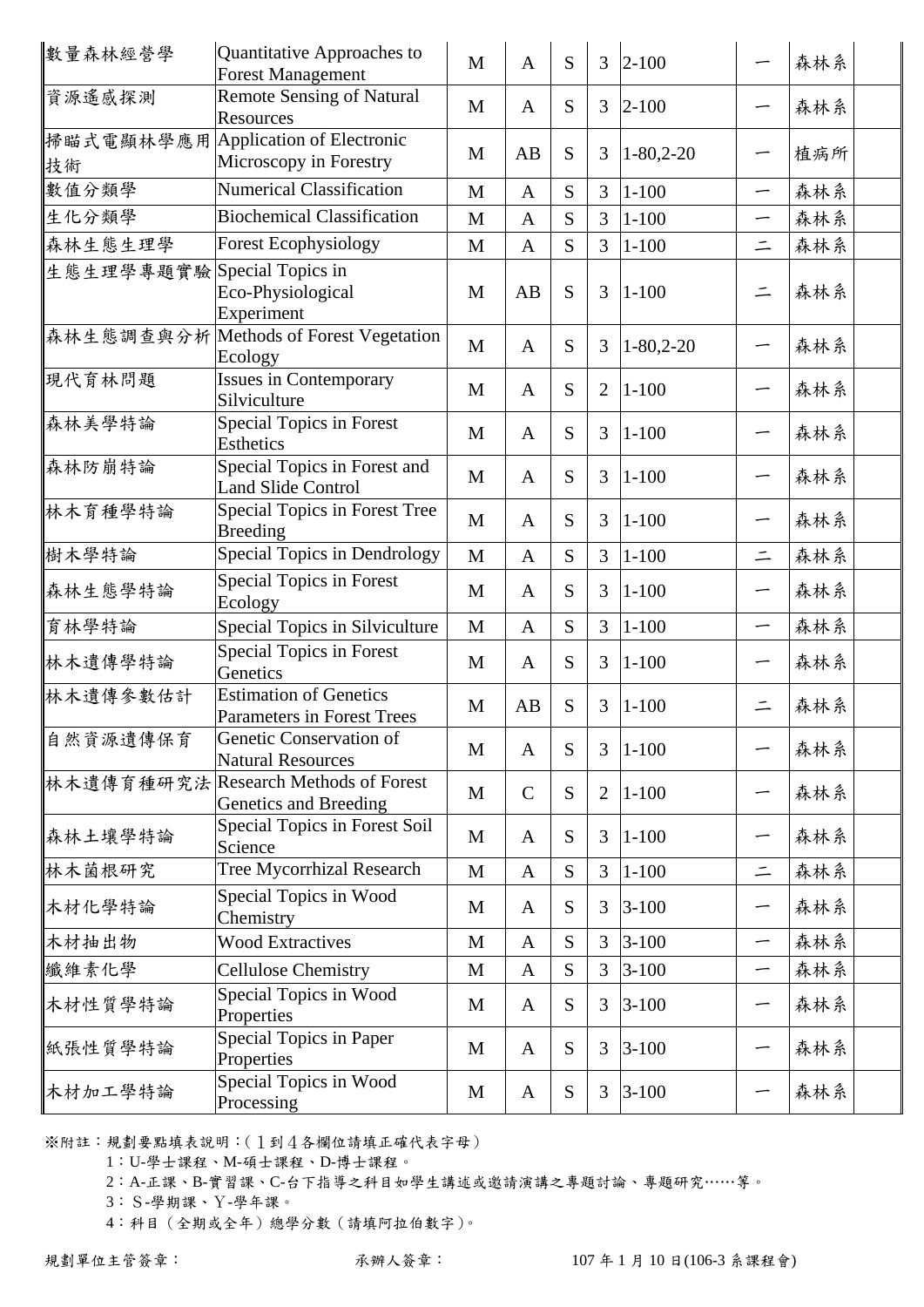| 木材利用學特論                            | Special Topics in Wood<br>Utilization                                                          | M           | $\mathbf{A}$  | S           | 3              | $3 - 100$   |                          | 森林系 |                 |
|------------------------------------|------------------------------------------------------------------------------------------------|-------------|---------------|-------------|----------------|-------------|--------------------------|-----|-----------------|
| 木材膠合原理                             | Theory of Wood Adhesions                                                                       | M           | $\mathbf{A}$  | S           | $\overline{3}$ | $3 - 100$   | $\overline{\phantom{m}}$ | 森林系 |                 |
| 生物質木材膠合劑                           | <b>Biomass Wood Adhesives</b>                                                                  | M           | $\mathbf{A}$  | S           | 3              | $3 - 100$   | —                        | 森林系 |                 |
| 木材膠合劑性能檢定 Testing Theory for<br>原理 | Performance of Wood<br>Adhesives                                                               | M           | $\mathbf{A}$  | S           | 3              | $3 - 100$   |                          | 森林系 |                 |
| 木質材料學特論                            | Special Topics in<br><b>Wood-Based Materials</b>                                               | M           | $\mathbf{A}$  | S           | 3              | $3 - 100$   |                          | 森林系 |                 |
| 樹脂化學                               | <b>Resin Chemistry</b>                                                                         | M           | $\mathbf{A}$  | S           | $\overline{3}$ | $3 - 100$   |                          | 森林系 |                 |
| 改良木材學特論                            | Special Topics in Improved<br>Wood                                                             | M           | $\mathbf{A}$  | S           | 3              | $3 - 100$   |                          | 森林系 |                 |
| 用特論                                | 生物質能源及化學利Special Topics on Biomass<br><b>Energy and Chemicals</b>                              | M           | $\mathbf{A}$  | S           | 3              | $3 - 100$   | —                        | 森林系 |                 |
| 劑                                  | 再生性資源製造膠合 Adhesives from Renewable<br>Resources                                                | M           | $\mathbf{A}$  | S           | 3              | $3 - 100$   |                          | 森林系 |                 |
| 木材塗料學特論                            | Special Topics in Wood<br>Coatings                                                             | M           | $\mathbf{A}$  | S           | 3              | $3 - 100$   |                          | 森林系 |                 |
| 環境取樣學                              | <b>Environmental Sampling</b>                                                                  | M           | $\mathbf{A}$  | S           | $\overline{3}$ | $1-20,2-80$ | —                        | 森林系 |                 |
| 木材改質及保存學特 Special<br>論             | Topics in<br>Wood<br>Modification and Preservation                                             | M           | $\mathbf{A}$  | S           | $\overline{3}$ | $3 - 100$   |                          | 森林系 | $104 - 1$<br>更名 |
| 研讀                                 | 資源調查與測計文獻 Review of Literature in Forest<br><b>Inventory and Mensuration</b>                   | M           | $\mathcal{C}$ | Y           | $\overline{2}$ | $2 - 100$   | $\equiv$                 | 森林系 |                 |
| 研讀                                 | 遙測及地理資訊文獻 Review of Literature in<br>Remote Sensing and<br>Geographical Information<br>Science | M           | $\mathcal{C}$ | Y           | $\overline{2}$ | $2 - 100$   | $\equiv$                 | 森林系 |                 |
| 讀                                  | 森林植物分類文獻研 Review of Literature in<br><b>Taxnomy of Forest Plants</b>                           | M           | $\mathbf C$   | Y           | $\overline{2}$ | $1 - 100$   | $\equiv$                 | 森林系 |                 |
| 讀                                  | 森林生態森林文獻研Review of Literature in Forest<br>Ecology                                             | M           | $\mathbf C$   | Y           | $\overline{2}$ | $1 - 100$   | $\equiv$                 | 森林系 |                 |
| 育林文獻研讀                             | Review of Literature in<br>Silviculture                                                        | M           | $\mathbf C$   | Y           | $\overline{2}$ | $1 - 100$   | $\equiv$                 | 森林系 |                 |
| 森林文獻研讀                             | Review of Literature in<br>Forestry                                                            | M           | $\mathsf{C}$  | Y           | $\overline{2}$ | $1 - 100$   | $\equiv$                 | 森林系 |                 |
| 造紙文獻研讀                             | Review of Literature in Paper<br>Making                                                        | $\mathbf M$ | $\mathbf C$   | Y           | $\overline{2}$ | $3 - 100$   | $\equiv$                 | 森林系 |                 |
| 木質材料文獻研讀                           | Review of Literature in<br><b>Wood-Based Materials</b>                                         | M           | $\mathsf{C}$  | Y           | $\overline{2}$ | $3 - 100$   | $\equiv$                 | 森林系 |                 |
| 研讀                                 | 木材乾燥與鑑別文獻 Review of Literature in Wood<br>Drying and Identification                            | M           | $\mathbf C$   | Y           | $\overline{2}$ | $3 - 100$   | $\equiv$                 | 森林系 |                 |
| 文獻研讀                               | 再生性資源與膠合劑 Review of Literature in<br><b>Biocomposites and Adhesives</b>                        | M           | $\mathsf{C}$  | $\mathbf Y$ | $\overline{2}$ | $3 - 100$   | $\equiv$                 | 森林系 |                 |
| 文獻研讀                               | 家具製造與木材塗裝 Review of Literature in<br>Furniture Making and Wood<br>Finishing                    | M           | $\mathcal{C}$ | Y           | $\overline{2}$ | $3 - 100$   | $\equiv$                 | 森林系 |                 |

1:U-學士課程、M-碩士課程、D-博士課程。

2:A-正課、B-實習課、C-台下指導之科目如學生講述或邀請演講之專題討論、專題研究……等。

3:S-學期課、Y-學年課。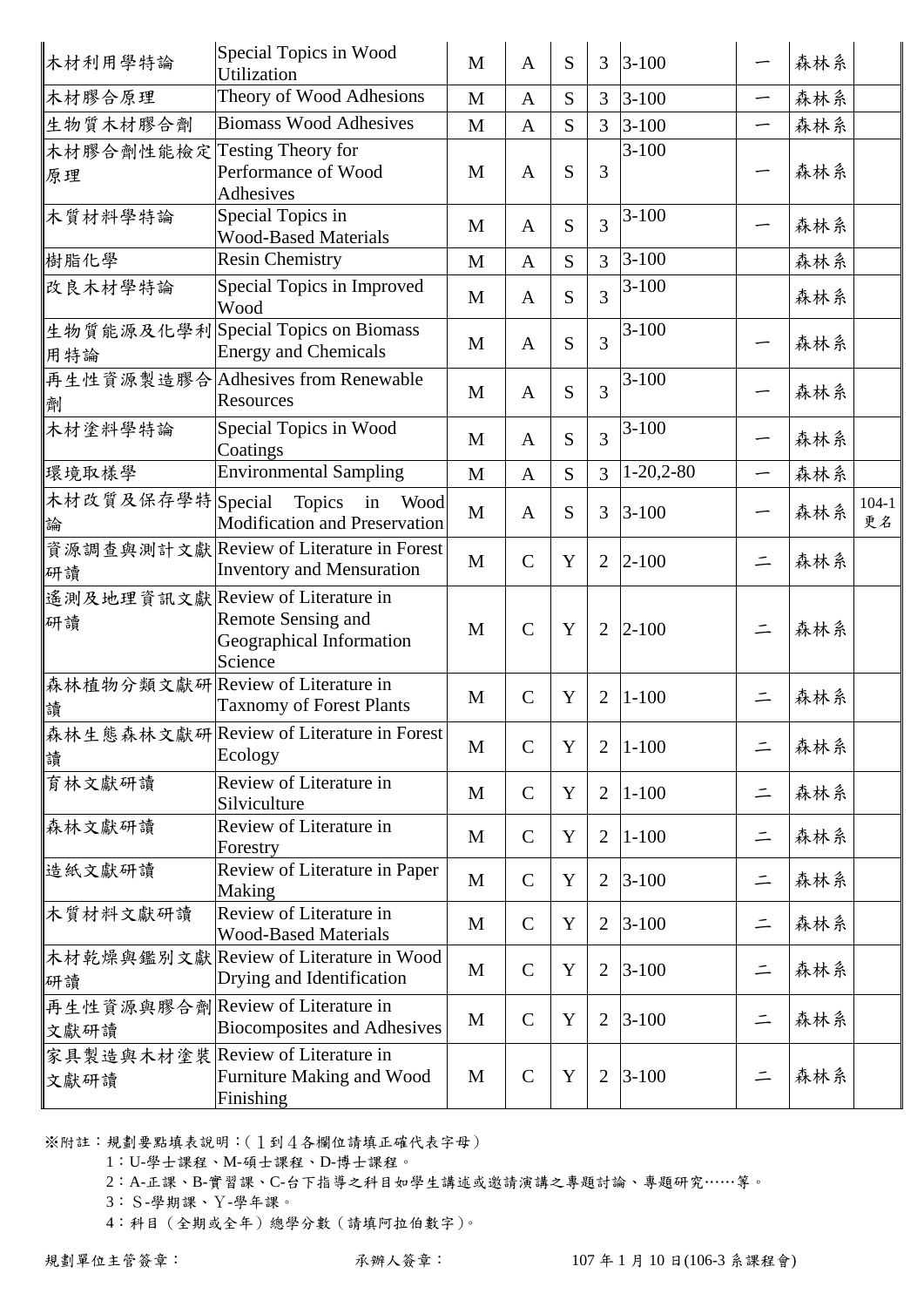| 林產文獻研讀                          | <b>Review of Literature in Forest</b><br>Products                                          | M            | $\mathcal{C}$ | Y | $\overline{2}$ | $3 - 100$ | $\equiv$                 | 森林系                   |
|---------------------------------|--------------------------------------------------------------------------------------------|--------------|---------------|---|----------------|-----------|--------------------------|-----------------------|
| 森林化學文獻研讀                        | Review of Literature in Tree<br>Chemistry                                                  | M            | $\mathcal{C}$ | Y | $\overline{2}$ | $3 - 100$ | $\equiv$                 | 森林系                   |
| 森林水化學與養分循<br>環文獻研讀              | Review of Literature in Water<br><b>Chemistry and Nutrient</b><br><b>Cycling in Forest</b> | M            | $\mathcal{C}$ | Y | $\overline{2}$ | $1 - 100$ | $\equiv$                 | 森林系                   |
| 生質能源文獻研讀                        | Review of Literature in<br><b>Biomass Energy</b>                                           | M            | $\mathcal{C}$ | Y | $\overline{2}$ | $3 - 100$ | $\equiv$                 | 森林系                   |
| 森林遊樂文獻研讀                        | Review of Literature in Forest<br>Recreation                                               | $\mathbf{M}$ | $\mathcal{C}$ | Y | $\overline{2}$ | $2 - 100$ | $\equiv$                 | $97 - 1$<br>森林系<br>新開 |
| 林產產業分析與營運<br>評估                 | Analysis and Operation<br><b>Evaluation of Forest Products</b><br>Industry                 | M            | $\mathbf{A}$  | S | 3              | $3 - 100$ | -                        | 森林系                   |
| 木材比較解剖學                         | <b>Comparative Wood Anatomy</b>                                                            | M            | $\mathbf{A}$  | S | 3              | $1 - 100$ | —                        | 森林系                   |
| 支序學                             | Cladistics                                                                                 | M            | $\mathbf{A}$  | S | 3              | $1 - 100$ |                          | 森林系                   |
| 植物拉丁文                           | <b>Botanical Latin</b>                                                                     | M            | $\mathbf{A}$  | S | 3              | $1 - 100$ | —                        | 森林系                   |
| 質化學                             | 森林生態系的生物地 Biogeochemistry in Forest<br>Ecosystem                                           | M            | $\mathbf{A}$  | S | $\overline{2}$ | $1 - 100$ | $\overline{\phantom{0}}$ | 森林系                   |
| 生態系經營學                          | <b>Ecosystem Management</b>                                                                | M            | $\mathbf{A}$  | S | $\overline{2}$ | $1 - 100$ | $\equiv$                 | 森林系                   |
| 野生動物棲息地經營                       | Wildlife Habitat Management                                                                | M            | $\mathbf{A}$  | S | 3              | $1 - 100$ | $\overline{\phantom{0}}$ | 森林系                   |
| 自然資源規劃                          | <b>Natural Resources Planning</b>                                                          | M            | $\mathbf{A}$  | S | 3              | $1 - 100$ | —                        | 森林系                   |
| 衝突管理與危機處理                       | <b>Conflict Management and</b><br><b>Crisis Treatment</b>                                  | M            | $\mathbf{A}$  | S | $\overline{2}$ | $2 - 100$ | —                        | 森林系                   |
| 氣候變遷對策                          | <b>Climate Change Policy</b>                                                               | M            | $\mathbf{A}$  | S | $\overline{2}$ | $2 - 100$ | —                        | 森林系                   |
| 生態模式學                           | <b>Ecological Modeling</b>                                                                 | M            | $\mathbf{A}$  | S | $\overline{2}$ | $2 - 100$ | $\equiv$                 | 森林系                   |
| 植物多酚成份                          | Plant Polyphenol                                                                           | $\mathbf M$  | $\mathbf{A}$  | S | $\overline{2}$ | $3 - 100$ | $\equiv$                 | 森林系                   |
| 森林化學儀器分析                        | <b>Instrumental Analysis of</b><br><b>Forestry Chemistry</b>                               | M            | $\mathbf{A}$  | S | 3              | $3 - 100$ | —                        | 森林系                   |
| 林木代謝產物生物活<br>性研究法               | Methods in Bioactivities<br>Analysis of Metabolites from<br><b>Woody Plants</b>            | M            | $\mathbf{A}$  | S | $\overline{2}$ | $3 - 100$ | $\equiv$                 | 森林系                   |
| 濱水區經營                           | <b>Riparian Management</b>                                                                 | M            | A             | S | $\overline{2}$ | $2 - 100$ | —                        | 森林系                   |
| 植物代謝體學                          | <b>Plant Metabonomics</b>                                                                  | M            | $\mathbf{A}$  | S | $\overline{2}$ | $3 - 100$ | $\equiv$                 | 森林系                   |
| 植物代謝體學分析技 Methods in Plant<br>術 | <b>Metabonomics</b>                                                                        | M            | B             | S | $\overline{2}$ | $3 - 100$ | $\equiv$                 | 森林系                   |
| 植物生物反應器                         | <b>Plant Bioreactor</b>                                                                    | M            | AB            | S | $\overline{2}$ | $3 - 100$ | $\equiv$                 | 森林系                   |
| 木材物理學特論                         | Special Topics in Wood<br>Physics                                                          | M            | $\mathbf{A}$  | S | $\overline{2}$ | $3 - 100$ | $\overline{\phantom{0}}$ | 森林系                   |
| 生質物氣化程序                         | <b>Biomass Gasification Process</b>                                                        | M            | $\mathbf{A}$  | S | 3              | $3 - 100$ | -                        | 森林系                   |
| 生質物精煉程序                         | <b>Biomass Refinery Process</b>                                                            | M            | A             | S | 3              | $3 - 100$ | —                        | $97-1$<br>森林系<br>新開   |
| 造紙化學特論                          | Special Topics in Paper<br>Chemistry                                                       | M            | $\mathbf{A}$  | S | $\overline{3}$ | $3 - 100$ |                          | 森林系                   |
| 造紙學特論                           | Special Topics on<br>Papermaking Science                                                   | M            | $\mathbf{A}$  | S | 3              | $3-100$   | $\equiv$                 | 森林系                   |

1:U-學士課程、M-碩士課程、D-博士課程。

2:A-正課、B-實習課、C-台下指導之科目如學生講述或邀請演講之專題討論、專題研究……等。

3:S-學期課、Y-學年課。